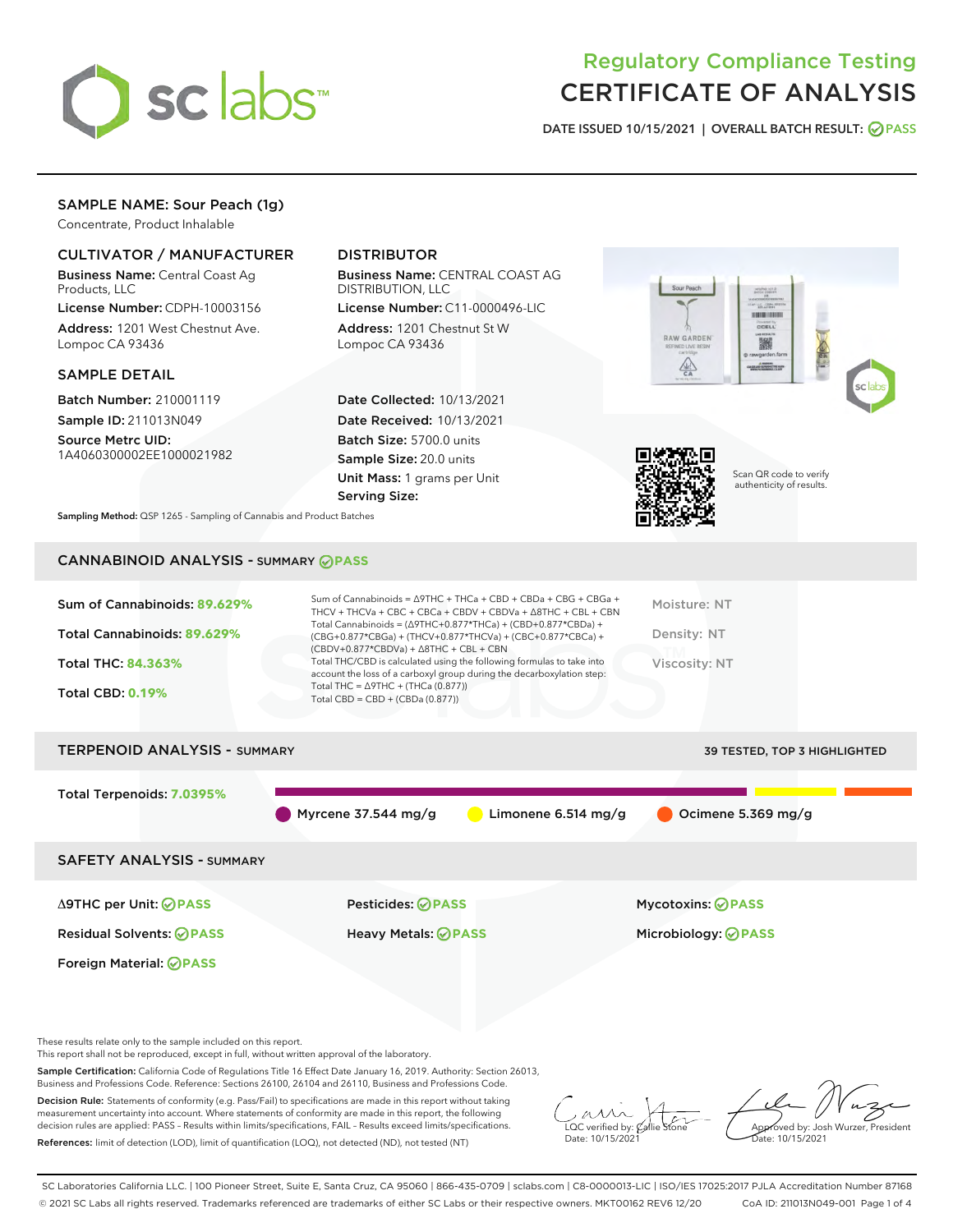



SOUR PEACH (1G) | DATE ISSUED 10/15/2021 | OVERALL BATCH RESULT: @ PASS

#### CANNABINOID TEST RESULTS - 10/15/2021 2 PASS

Tested by high-performance liquid chromatography with diode-array detection (HPLC-DAD). **Method:** QSP 1157 - Analysis of Cannabinoids by HPLC-DAD

#### TOTAL CANNABINOIDS: **89.629%**

Total Cannabinoids (Total THC) + (Total CBD) + (Total CBG) + (Total THCV) + (Total CBC) + (Total CBDV) + ∆8THC + CBL + CBN

TOTAL THC: **84.363%** Total THC (∆9THC+0.877\*THCa)

TOTAL CBD: **0.19%**

Total CBD (CBD+0.877\*CBDa)

TOTAL CBG: 4.266% Total CBG (CBG+0.877\*CBGa)

TOTAL THCV: 0.65% Total THCV (THCV+0.877\*THCVa)

TOTAL CBC: ND Total CBC (CBC+0.877\*CBCa)

TOTAL CBDV: ND Total CBDV (CBDV+0.877\*CBDVa)

| <b>COMPOUND</b>  | LOD/LOQ<br>(mg/g)          | <b>MEASUREMENT</b><br><b>UNCERTAINTY</b><br>mg/g | <b>RESULT</b><br>(mg/g) | <b>RESULT</b><br>(%) |
|------------------|----------------------------|--------------------------------------------------|-------------------------|----------------------|
| <b>A9THC</b>     | 0.06/0.26                  | ±29.021                                          | 843.63                  | 84.363               |
| <b>CBG</b>       | 0.06 / 0.19                | ±1.681                                           | 42.66                   | 4.266                |
| <b>THCV</b>      | 0.1 / 0.2                  | $\pm 0.32$                                       | 6.5                     | 0.65                 |
| <b>CBD</b>       | 0.07/0.29                  | ±0.088                                           | 1.90                    | 0.190                |
| <b>CBN</b>       | 0.1/0.3                    | ±0.10                                            | 1.6                     | 0.16                 |
| $\triangle$ 8THC | 0.1/0.4                    | N/A                                              | <b>ND</b>               | <b>ND</b>            |
| <b>THCa</b>      | 0.05/0.14                  | N/A                                              | <b>ND</b>               | <b>ND</b>            |
| <b>THCVa</b>     | 0.07/0.20                  | N/A                                              | <b>ND</b>               | <b>ND</b>            |
| <b>CBDa</b>      | 0.02/0.19                  | N/A                                              | <b>ND</b>               | <b>ND</b>            |
| <b>CBDV</b>      | 0.04/0.15                  | N/A                                              | <b>ND</b>               | <b>ND</b>            |
| <b>CBDVa</b>     | 0.03/0.53                  | N/A                                              | <b>ND</b>               | <b>ND</b>            |
| <b>CBGa</b>      | 0.1 / 0.2                  | N/A                                              | <b>ND</b>               | <b>ND</b>            |
| <b>CBL</b>       | 0.06 / 0.24                | N/A                                              | <b>ND</b>               | <b>ND</b>            |
| <b>CBC</b>       | 0.2 / 0.5                  | N/A                                              | <b>ND</b>               | <b>ND</b>            |
| <b>CBCa</b>      | 0.07/0.28                  | N/A                                              | <b>ND</b>               | <b>ND</b>            |
|                  | <b>SUM OF CANNABINOIDS</b> |                                                  | 896.29 mg/g             | 89.629%              |

**UNIT MASS: 1 grams per Unit**

| ∆9THC per Unit                                                                            | 1120 per-package limit | 843.63 mg/unit<br><b>PASS</b> |  |  |  |
|-------------------------------------------------------------------------------------------|------------------------|-------------------------------|--|--|--|
| <b>Total THC per Unit</b>                                                                 |                        | 843.63 mg/unit                |  |  |  |
| <b>CBD per Unit</b>                                                                       |                        | $1.90$ mg/unit                |  |  |  |
| <b>Total CBD per Unit</b>                                                                 |                        | $1.90$ mg/unit                |  |  |  |
| Sum of Cannabinoids<br>per Unit                                                           |                        | 896.29 mg/unit                |  |  |  |
| <b>Total Cannabinoids</b><br>per Unit                                                     |                        | 896.29 mg/unit                |  |  |  |
| <b>MOISTURE TEST RESULT</b><br><b>VISCOSITY TEST RESULT</b><br><b>DENSITY TEST RESULT</b> |                        |                               |  |  |  |

Not Tested

| <b>Not Tested</b> |  |  |  |
|-------------------|--|--|--|
|                   |  |  |  |

Not Tested

#### TERPENOID TEST RESULTS - 10/15/2021

Terpene analysis utilizing gas chromatography-flame ionization detection (GC-FID). **Method:** QSP 1192 - Analysis of Terpenoids by GC-FID

| <b>COMPOUND</b>         | LOD/LOQ<br>(mg/g) | <b>MEASUREMENT</b><br><b>UNCERTAINTY</b><br>mg/g | <b>RESULT</b><br>(mg/g)                          | <b>RESULT</b><br>(%) |
|-------------------------|-------------------|--------------------------------------------------|--------------------------------------------------|----------------------|
| <b>Myrcene</b>          | 0.008 / 0.025     | ±0.4843                                          | 37.544                                           | 3.7544               |
| Limonene                | 0.005 / 0.016     | ±0.0932                                          | 6.514                                            | 0.6514               |
| Ocimene                 | 0.011 / 0.038     | ±0.1723                                          | 5.369                                            | 0.5369               |
| $\beta$ Caryophyllene   | 0.004 / 0.012     | ±0.1682                                          | 4.724                                            | 0.4724               |
| Terpinolene             | 0.008 / 0.026     | ±0.0956                                          | 4.664                                            | 0.4664               |
| $\alpha$ Pinene         | 0.005 / 0.017     | ±0.0327                                          | 3.806                                            | 0.3806               |
| $\beta$ Pinene          | 0.004 / 0.014     | ±0.0264                                          | 2.300                                            | 0.2300               |
| Linalool                | 0.009 / 0.032     | ±0.0586                                          | 1.541                                            | 0.1541               |
| $\alpha$ Humulene       | 0.009 / 0.029     | ±0.0425                                          | 1.323                                            | 0.1323               |
| Terpineol               | 0.016 / 0.055     | ±0.0198                                          | 0.322                                            | 0.0322               |
| trans-ß-Farnesene       | 0.008 / 0.025     | ±0.0099                                          | 0.279                                            | 0.0279               |
| Fenchol                 | 0.010 / 0.034     | ±0.0108                                          | 0.278                                            | 0.0278               |
| <b>Nerolidol</b>        | 0.009 / 0.028     | ±0.0138                                          | 0.220                                            | 0.0220               |
| Guaiol                  | 0.009 / 0.030     | ±0.0102                                          | 0.216                                            | 0.0216               |
| Camphene                | 0.005 / 0.015     | ±0.0020                                          | 0.178                                            | 0.0178               |
| $\alpha$ Phellandrene   | 0.006 / 0.020     | ±0.0024                                          | 0.178                                            | 0.0178               |
| $\alpha$ Bisabolol      | 0.008 / 0.026     | ±0.0093                                          | 0.175                                            | 0.0175               |
| $\alpha$ Terpinene      | 0.005 / 0.017     | ±0.0020                                          | 0.132                                            | 0.0132               |
| 3 Carene                | 0.005 / 0.018     | ±0.0018                                          | 0.130                                            | 0.0130               |
| Valencene               | 0.009 / 0.030     | ±0.0069                                          | 0.100                                            | 0.0100               |
| $\gamma$ Terpinene      | 0.006 / 0.018     | ±0.0016                                          | 0.093                                            | 0.0093               |
| <b>Borneol</b>          | 0.005 / 0.016     | ±0.0035                                          | 0.084                                            | 0.0084               |
| Citronellol             | 0.003 / 0.010     | ±0.0031                                          | 0.064                                            | 0.0064               |
| Caryophyllene<br>Oxide  | 0.010 / 0.033     | ±0.0026                                          | 0.057                                            | 0.0057               |
| Fenchone                | 0.009 / 0.028     | ±0.0014                                          | 0.049                                            | 0.0049               |
| p-Cymene                | 0.005 / 0.016     | ±0.0010                                          | 0.036                                            | 0.0036               |
| Eucalyptol              | 0.006 / 0.018     | ±0.0005                                          | 0.019                                            | 0.0019               |
| Sabinene Hydrate        | 0.006 / 0.022     | N/A                                              | <loq< th=""><th><loq< th=""></loq<></th></loq<>  | <loq< th=""></loq<>  |
| Isoborneol              | 0.004 / 0.012     | N/A                                              | <loq< th=""><th><loq< th=""></loq<></th></loq<>  | <loq< th=""></loq<>  |
| Nerol                   | 0.003/0.011       | N/A                                              | <loq< th=""><th><math>&lt;</math>LOQ</th></loq<> | $<$ LOQ              |
| Geraniol                | 0.002 / 0.007     | N/A                                              | <loq< th=""><th><loq< th=""></loq<></th></loq<>  | <loq< th=""></loq<>  |
| Sabinene                | 0.004 / 0.014     | N/A                                              | <b>ND</b>                                        | <b>ND</b>            |
| (-)-Isopulegol          | 0.005 / 0.016     | N/A                                              | ND                                               | <b>ND</b>            |
| Camphor                 | 0.006 / 0.019     | N/A                                              | ND                                               | <b>ND</b>            |
| Menthol                 | 0.008 / 0.025     | N/A                                              | <b>ND</b>                                        | ND                   |
| $R-(+)$ -Pulegone       | 0.003 / 0.011     | N/A                                              | ND                                               | <b>ND</b>            |
| <b>Geranyl Acetate</b>  | 0.004 / 0.014     | N/A                                              | ND                                               | <b>ND</b>            |
| $\alpha$ Cedrene        | 0.005 / 0.016     | N/A                                              | ND                                               | ND                   |
| Cedrol                  | 0.008 / 0.027     | N/A                                              | ND                                               | <b>ND</b>            |
| <b>TOTAL TERPENOIDS</b> |                   |                                                  | 70.395 mg/g                                      | 7.0395%              |

SC Laboratories California LLC. | 100 Pioneer Street, Suite E, Santa Cruz, CA 95060 | 866-435-0709 | sclabs.com | C8-0000013-LIC | ISO/IES 17025:2017 PJLA Accreditation Number 87168 © 2021 SC Labs all rights reserved. Trademarks referenced are trademarks of either SC Labs or their respective owners. MKT00162 REV6 12/20 CoA ID: 211013N049-001 Page 2 of 4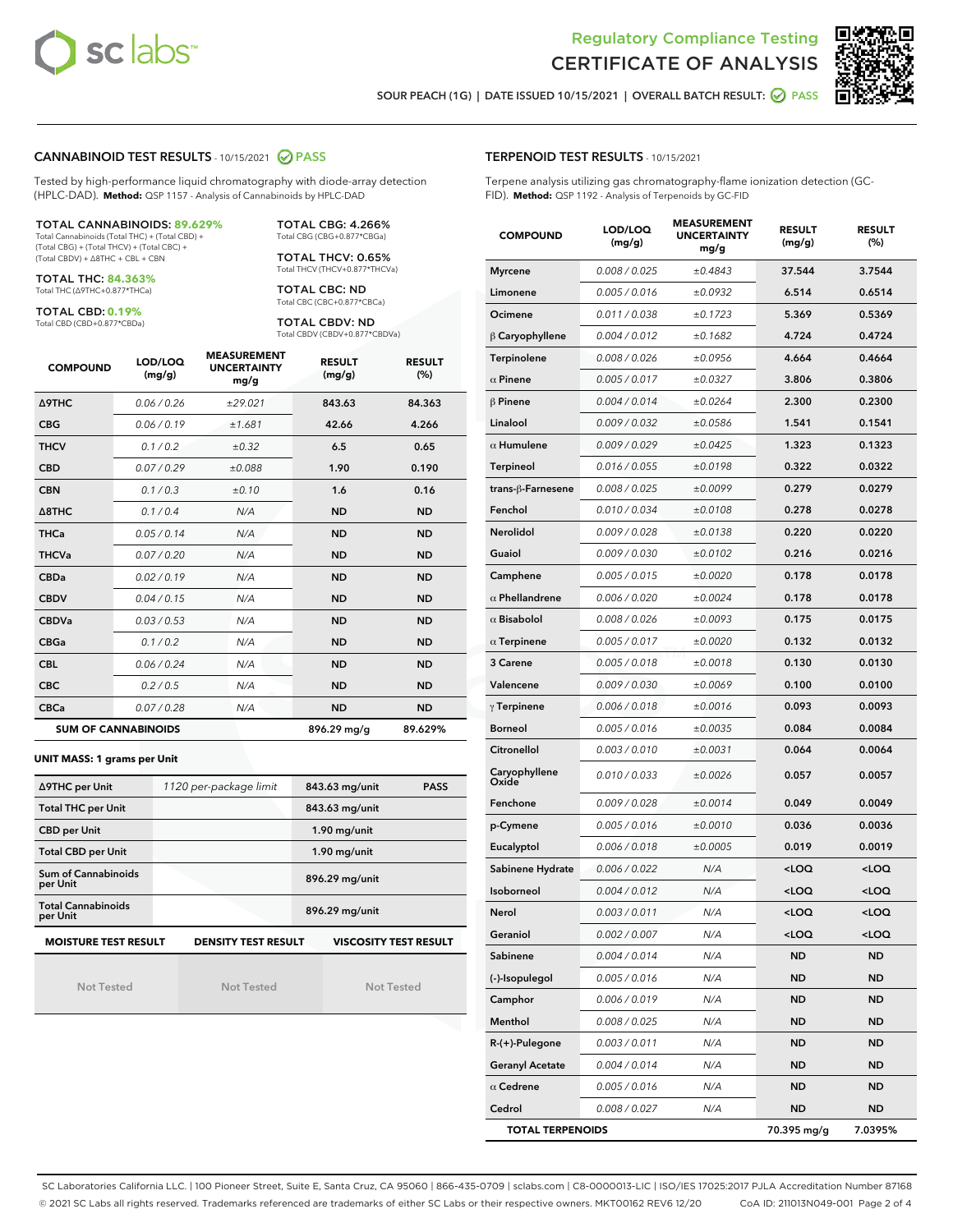



SOUR PEACH (1G) | DATE ISSUED 10/15/2021 | OVERALL BATCH RESULT:  $\bigcirc$  PASS

## CATEGORY 1 PESTICIDE TEST RESULTS - 10/14/2021 2 PASS

Pesticide and plant growth regulator analysis utilizing high-performance liquid chromatography-mass spectrometry (HPLC-MS) or gas chromatography-mass spectrometry (GC-MS). \*GC-MS utilized where indicated. **Method:** QSP 1212 - Analysis of Pesticides and Mycotoxins by LC-MS or QSP 1213 - Analysis of Pesticides by GC-MS

| <b>COMPOUND</b>             | LOD/LOQ<br>$(\mu g/g)$ | <b>ACTION</b><br><b>LIMIT</b><br>$(\mu q/q)$ | <b>MEASUREMENT</b><br><b>UNCERTAINTY</b><br>$\mu$ g/g | <b>RESULT</b><br>$(\mu g/g)$ | <b>RESULT</b> |
|-----------------------------|------------------------|----------------------------------------------|-------------------------------------------------------|------------------------------|---------------|
| Aldicarb                    | 0.03 / 0.08            | $\ge$ LOD                                    | N/A                                                   | <b>ND</b>                    | <b>PASS</b>   |
| Carbofuran                  | 0.02 / 0.05            | $\ge$ LOD                                    | N/A                                                   | <b>ND</b>                    | <b>PASS</b>   |
| Chlordane*                  | 0.03 / 0.08            | $\ge$ LOD                                    | N/A                                                   | <b>ND</b>                    | <b>PASS</b>   |
| Chlorfenapyr*               | 0.03/0.10              | $\ge$ LOD                                    | N/A                                                   | <b>ND</b>                    | <b>PASS</b>   |
| Chlorpyrifos                | 0.02 / 0.06            | $\ge$ LOD                                    | N/A                                                   | <b>ND</b>                    | <b>PASS</b>   |
| Coumaphos                   | 0.02 / 0.07            | $\ge$ LOD                                    | N/A                                                   | <b>ND</b>                    | <b>PASS</b>   |
| Daminozide                  | 0.02 / 0.07            | $\ge$ LOD                                    | N/A                                                   | <b>ND</b>                    | <b>PASS</b>   |
| <b>DDVP</b><br>(Dichlorvos) | 0.03/0.09              | $\ge$ LOD                                    | N/A                                                   | <b>ND</b>                    | <b>PASS</b>   |
| Dimethoate                  | 0.03 / 0.08            | $\ge$ LOD                                    | N/A                                                   | <b>ND</b>                    | <b>PASS</b>   |
| Ethoprop(hos)               | 0.03/0.10              | $\ge$ LOD                                    | N/A                                                   | <b>ND</b>                    | <b>PASS</b>   |
| Etofenprox                  | 0.02/0.06              | $>$ LOD                                      | N/A                                                   | <b>ND</b>                    | <b>PASS</b>   |
| Fenoxycarb                  | 0.03 / 0.08            | $\ge$ LOD                                    | N/A                                                   | <b>ND</b>                    | <b>PASS</b>   |
| Fipronil                    | 0.03/0.08              | $>$ LOD                                      | N/A                                                   | <b>ND</b>                    | <b>PASS</b>   |
| Imazalil                    | 0.02 / 0.06            | $\ge$ LOD                                    | N/A                                                   | <b>ND</b>                    | <b>PASS</b>   |
| Methiocarb                  | 0.02 / 0.07            | $\ge$ LOD                                    | N/A                                                   | <b>ND</b>                    | <b>PASS</b>   |
| Methyl<br>parathion         | 0.03/0.10              | $>$ LOD                                      | N/A                                                   | <b>ND</b>                    | <b>PASS</b>   |
| <b>Mevinphos</b>            | 0.03/0.09              | $>$ LOD                                      | N/A                                                   | <b>ND</b>                    | <b>PASS</b>   |
| Paclobutrazol               | 0.02 / 0.05            | $>$ LOD                                      | N/A                                                   | <b>ND</b>                    | <b>PASS</b>   |
| Propoxur                    | 0.03/0.09              | $\ge$ LOD                                    | N/A                                                   | <b>ND</b>                    | <b>PASS</b>   |
| Spiroxamine                 | 0.03 / 0.08            | $\ge$ LOD                                    | N/A                                                   | <b>ND</b>                    | <b>PASS</b>   |
| Thiacloprid                 | 0.03/0.10              | $\ge$ LOD                                    | N/A                                                   | <b>ND</b>                    | <b>PASS</b>   |

#### CATEGORY 2 PESTICIDE TEST RESULTS - 10/14/2021 @ PASS

| <b>COMPOUND</b>          | LOD/LOQ<br>$(\mu g/g)$ | <b>ACTION</b><br><b>LIMIT</b><br>$(\mu g/g)$ | <b>MEASUREMENT</b><br><b>UNCERTAINTY</b><br>$\mu$ g/g | <b>RESULT</b><br>$(\mu g/g)$ | <b>RESULT</b> |
|--------------------------|------------------------|----------------------------------------------|-------------------------------------------------------|------------------------------|---------------|
| Abamectin                | 0.03/0.10              | 0.1                                          | N/A                                                   | <b>ND</b>                    | <b>PASS</b>   |
| Acephate                 | 0.02/0.07              | 0.1                                          | N/A                                                   | <b>ND</b>                    | <b>PASS</b>   |
| Acequinocyl              | 0.02/0.07              | 0.1                                          | N/A                                                   | <b>ND</b>                    | <b>PASS</b>   |
| Acetamiprid              | 0.02/0.05              | 0.1                                          | N/A                                                   | <b>ND</b>                    | <b>PASS</b>   |
| Azoxystrobin             | 0.02/0.07              | 0.1                                          | N/A                                                   | <b>ND</b>                    | <b>PASS</b>   |
| <b>Bifenazate</b>        | 0.01/0.04              | 0.1                                          | N/A                                                   | <b>ND</b>                    | <b>PASS</b>   |
| <b>Bifenthrin</b>        | 0.02 / 0.05            | 3                                            | N/A                                                   | <b>ND</b>                    | <b>PASS</b>   |
| <b>Boscalid</b>          | 0.03/0.09              | 0.1                                          | N/A                                                   | <b>ND</b>                    | <b>PASS</b>   |
| Captan                   | 0.19/0.57              | 0.7                                          | N/A                                                   | <b>ND</b>                    | <b>PASS</b>   |
| Carbaryl                 | 0.02/0.06              | 0.5                                          | N/A                                                   | <b>ND</b>                    | <b>PASS</b>   |
| Chlorantranilip-<br>role | 0.04/0.12              | 10                                           | N/A                                                   | <b>ND</b>                    | <b>PASS</b>   |
| Clofentezine             | 0.03/0.09              | 0.1                                          | N/A                                                   | <b>ND</b>                    | <b>PASS</b>   |

| <b>COMPOUND</b>               | LOD/LOQ<br>(µg/g) | <b>ACTION</b><br>LIMIT<br>$(\mu g/g)$ | <b>MEASUREMENT</b><br><b>UNCERTAINTY</b><br>µg/g | <b>RESULT</b><br>(µg/g) | <b>RESULT</b> |
|-------------------------------|-------------------|---------------------------------------|--------------------------------------------------|-------------------------|---------------|
| Cyfluthrin                    | 0.12 / 0.38       | 2                                     | N/A                                              | <b>ND</b>               | <b>PASS</b>   |
| Cypermethrin                  | 0.11 / 0.32       | 1                                     | N/A                                              | <b>ND</b>               | <b>PASS</b>   |
| Diazinon                      | 0.02 / 0.05       | 0.1                                   | N/A                                              | <b>ND</b>               | <b>PASS</b>   |
| Dimethomorph                  | 0.03 / 0.09       | 2                                     | N/A                                              | <b>ND</b>               | <b>PASS</b>   |
| Etoxazole                     | 0.02 / 0.06       | 0.1                                   | N/A                                              | <b>ND</b>               | <b>PASS</b>   |
| Fenhexamid                    | 0.03 / 0.09       | 0.1                                   | N/A                                              | ND                      | <b>PASS</b>   |
| Fenpyroximate                 | 0.02 / 0.06       | 0.1                                   | N/A                                              | <b>ND</b>               | <b>PASS</b>   |
| Flonicamid                    | 0.03 / 0.10       | 0.1                                   | N/A                                              | ND                      | <b>PASS</b>   |
| Fludioxonil                   | 0.03 / 0.10       | 0.1                                   | N/A                                              | <b>ND</b>               | <b>PASS</b>   |
| Hexythiazox                   | 0.02 / 0.07       | 0.1                                   | N/A                                              | ND                      | <b>PASS</b>   |
| Imidacloprid                  | 0.04 / 0.11       | 5                                     | N/A                                              | <b>ND</b>               | <b>PASS</b>   |
| Kresoxim-methyl               | 0.02 / 0.07       | 0.1                                   | N/A                                              | <b>ND</b>               | <b>PASS</b>   |
| <b>Malathion</b>              | 0.03 / 0.09       | 0.5                                   | N/A                                              | ND                      | <b>PASS</b>   |
| Metalaxyl                     | 0.02 / 0.07       | $\overline{2}$                        | N/A                                              | <b>ND</b>               | <b>PASS</b>   |
| Methomyl                      | 0.03 / 0.10       | 1                                     | N/A                                              | <b>ND</b>               | <b>PASS</b>   |
| Myclobutanil                  | 0.03 / 0.09       | 0.1                                   | N/A                                              | ND                      | <b>PASS</b>   |
| Naled                         | 0.02 / 0.07       | 0.1                                   | N/A                                              | <b>ND</b>               | <b>PASS</b>   |
| Oxamyl                        | 0.04 / 0.11       | 0.5                                   | N/A                                              | <b>ND</b>               | <b>PASS</b>   |
| Pentachloronitro-<br>benzene* | 0.03 / 0.09       | 0.1                                   | N/A                                              | <b>ND</b>               | <b>PASS</b>   |
| Permethrin                    | 0.04 / 0.12       | 0.5                                   | N/A                                              | ND                      | <b>PASS</b>   |
| Phosmet                       | 0.03 / 0.10       | 0.1                                   | N/A                                              | <b>ND</b>               | <b>PASS</b>   |
| Piperonylbu-<br>toxide        | 0.02 / 0.07       | 3                                     | N/A                                              | <b>ND</b>               | <b>PASS</b>   |
| Prallethrin                   | 0.03 / 0.08       | 0.1                                   | N/A                                              | ND                      | <b>PASS</b>   |
| Propiconazole                 | 0.02 / 0.07       | 0.1                                   | N/A                                              | ND                      | <b>PASS</b>   |
| Pyrethrins                    | 0.04 / 0.12       | 0.5                                   | N/A                                              | ND                      | <b>PASS</b>   |
| Pyridaben                     | 0.02 / 0.07       | 0.1                                   | N/A                                              | ND                      | <b>PASS</b>   |
| Spinetoram                    | 0.02 / 0.07       | 0.1                                   | N/A                                              | ND                      | <b>PASS</b>   |
| Spinosad                      | 0.02 / 0.07       | 0.1                                   | N/A                                              | ND                      | <b>PASS</b>   |
| Spiromesifen                  | 0.02 / 0.05       | 0.1                                   | N/A                                              | ND                      | <b>PASS</b>   |
| Spirotetramat                 | 0.02 / 0.06       | 0.1                                   | N/A                                              | ND                      | <b>PASS</b>   |
| Tebuconazole                  | 0.02 / 0.07       | 0.1                                   | N/A                                              | ND                      | <b>PASS</b>   |
| Thiamethoxam                  | 0.03 / 0.10       | 5                                     | N/A                                              | ND                      | <b>PASS</b>   |
| Trifloxystrobin               | 0.03 / 0.08       | 0.1                                   | N/A                                              | ND                      | <b>PASS</b>   |

SC Laboratories California LLC. | 100 Pioneer Street, Suite E, Santa Cruz, CA 95060 | 866-435-0709 | sclabs.com | C8-0000013-LIC | ISO/IES 17025:2017 PJLA Accreditation Number 87168 © 2021 SC Labs all rights reserved. Trademarks referenced are trademarks of either SC Labs or their respective owners. MKT00162 REV6 12/20 CoA ID: 211013N049-001 Page 3 of 4